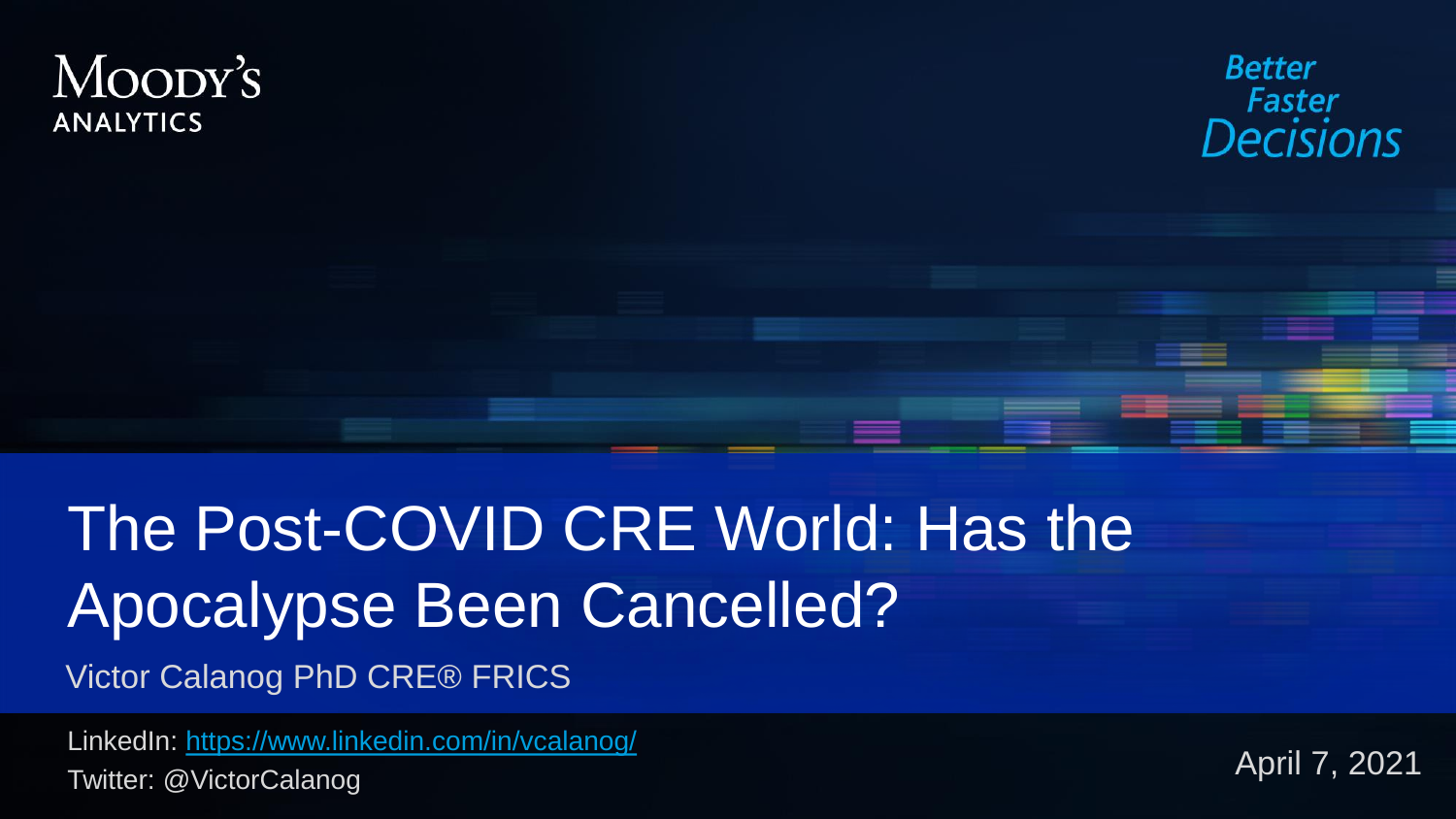# Agenda

- 1. Multifamily and CRE Update
- 2. Transaction Activity and Pricing Forecasts
- 3. Has the Apocalypse Been Cancelled? Explaining the Wedge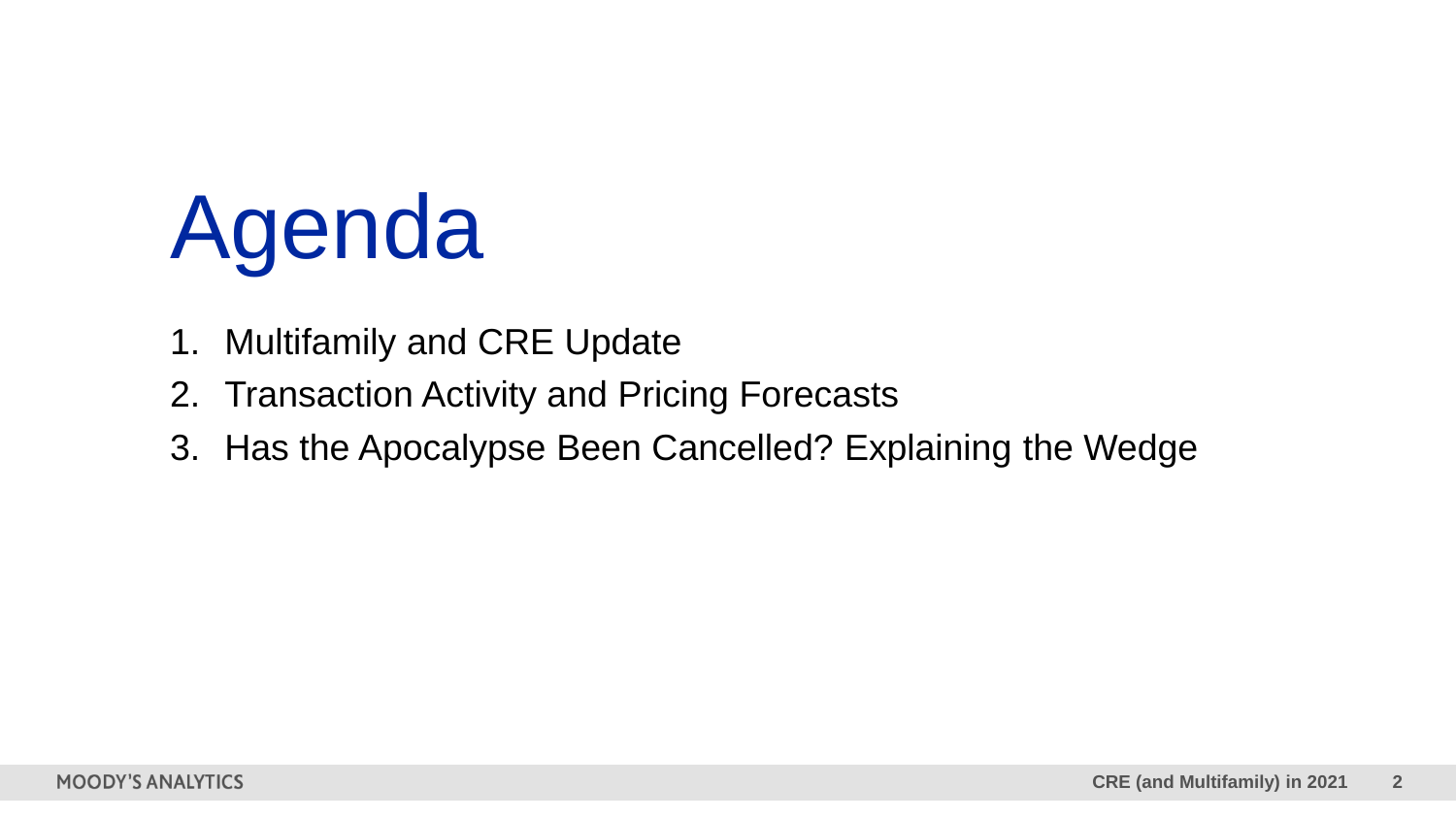

### Multifamily & CRE Update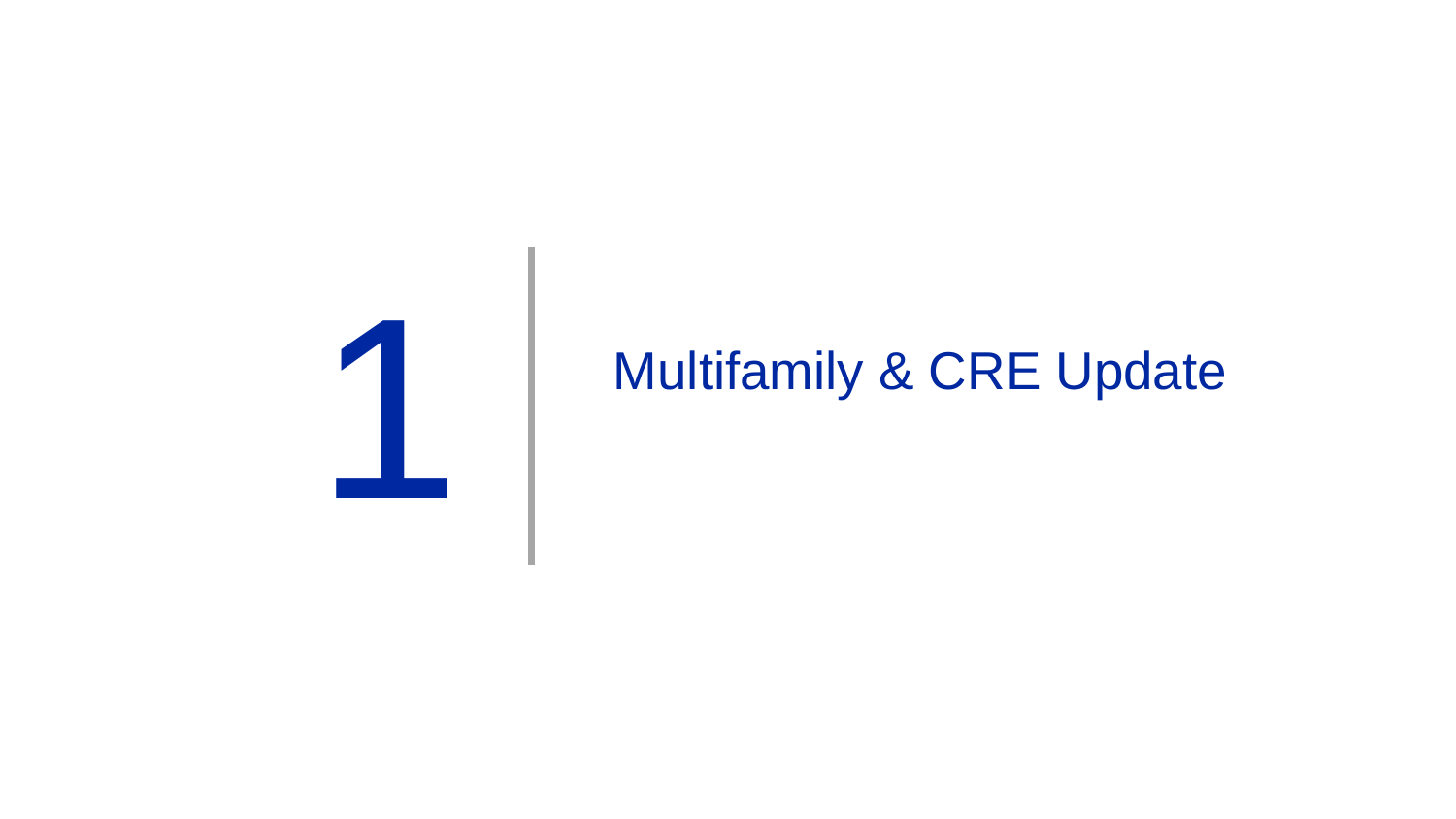# National Apartment Market

#### Quarterly & annual market conditions

- » Vacancy rates ended the year at 5.3%, just breaching long-term average levels.
- » The sector is taking hits on the asking and effective rent side, with record declines for both annual and quarterly periods registered in 2020.

| <b>Year</b> |      | Qtr            | <b>Asking</b> | <b>Percent</b> | <b>Effective</b> | <b>Percent</b> | <b>Vacancy</b> |
|-------------|------|----------------|---------------|----------------|------------------|----------------|----------------|
|             |      |                | <b>Rent</b>   | <b>Change</b>  | <b>Rent</b>      | <b>Change</b>  | <b>Rate</b>    |
|             | 2014 | $\overline{1}$ | \$1,155       | 0.8%           | \$1,110          | 0.9%           | 4.3%           |
|             | 2014 | $\overline{2}$ | \$1,169       | 1.2%           | \$1,123          | 1.2%           | 4.3%           |
|             | 2014 | 3              | \$1,184       | 1.3%           | \$1,138          | 1.3%           | 4.4%           |
|             | 2014 | 4              | \$1,193       | 0.8%           | \$1,147          | 0.8%           | 4.4%           |
|             | 2015 | $\mathbf{1}$   | \$1,205       | 1.0%           | \$1,159          | 1.0%           | 4.3%           |
|             | 2015 | $\overline{2}$ | \$1,227       | 1.8%           | \$1,179          | 1.7%           | 4.2%           |
|             | 2015 | 3              | \$1,249       | 1.8%           | \$1,200          | 1.8%           | 4.2%           |
|             | 2015 | $\overline{4}$ | \$1,263       | 1.1%           | \$1,213          | 1.1%           | 4.3%           |
|             | 2016 | $\overline{1}$ | \$1,274       | 0.9%           | \$1,224          | 0.9%           | 4.3%           |
|             | 2016 | $\overline{2}$ | \$1,292       | 1.4%           | \$1,240          | 1.3%           | 4.2%           |
|             | 2016 | 3              | \$1,308       | 1.2%           | \$1,255          | 1.2%           | 4.1%           |
|             | 2016 | 4              | \$1,313       | 0.4%           | \$1,260          | 0.4%           | 4.2%           |
|             | 2017 | $\overline{1}$ | \$1,325       | 0.9%           | \$1,268          | 0.6%           | 4.3%           |
|             | 2017 | $\overline{2}$ | \$1,345       | 1.5%           | \$1,285          | 1.3%           | 4.4%           |
|             | 2017 | 3              | \$1,363       | 1.3%           | \$1,301          | 1.2%           | 4.4%           |
|             | 2017 | $\overline{4}$ | \$1,374       | 0.8%           | \$1,310          | 0.7%           | 4.6%           |
|             | 2018 | $\mathbf{1}$   | \$1,390       | 1.2%           | \$1,324          | 1.1%           | 4.7%           |
|             | 2018 | $\overline{2}$ | \$1,411       | 1.5%           | \$1,344          | 1.5%           | 4.7%           |
|             | 2018 | 3              | \$1,432       | 1.5%           | \$1,363          | 1.4%           | 4.7%           |
|             | 2018 | $\overline{4}$ | \$1,446       | 1.0%           | \$1,376          | 1.0%           | 4.8%           |
|             | 2019 | $\overline{1}$ | \$1,455       | 0.6%           | \$1,384          | 0.6%           | 4.7%           |
|             | 2019 | $\overline{2}$ | \$1,475       | 1.4%           | \$1,404          | 1.4%           | 4.6%           |
|             | 2019 | 3              | \$1,490       | 1.0%           | \$1,418          | 1.0%           | 4.6%           |
|             | 2019 | $\overline{4}$ | \$1,498       | 0.5%           | \$1,425          | 0.5%           | 4.7%           |
|             | 2020 | $\overline{1}$ | \$1,504       | 0.4%           | \$1,432          | 0.5%           | 4.8%           |
|             | 2020 | $\overline{2}$ | \$1,498       | $-0.4%$        | \$1,427          | $-0.3%$        | 4.9%           |
|             | 2020 | 3              | \$1,474       | $-1.6%$        | \$1,404          | $-1.6%$        | 5.1%           |
|             | 2020 | 4              | \$1,457       | $-1.2%$        | \$1,387          | $-1.2%$        | 5.3%           |
|             | 2021 | $\overline{1}$ | \$1,454       | $-0.2%$        | \$1,384          | $-0.2%$        | 5.3%           |

|       | Year | <b>Asking</b> | <b>Percent</b> | <b>Effective</b> | <b>Percent</b> | <b>Vacancy</b> |
|-------|------|---------------|----------------|------------------|----------------|----------------|
|       |      | <b>Rent</b>   | <b>Change</b>  | <b>Rent</b>      | <b>Change</b>  | Rate           |
| Annua | 2011 | \$1,070       | 2.5%           | \$1,019          | 2.8%           | 5.3%           |
|       | 2012 | \$1.107       | 3.5%           | \$1.061          | 4.1%           | 4.7%           |
|       | 2013 | \$1.146       | 3.5%           | \$1.100          | 3.7%           | 4.4%           |
|       | 2014 | \$1,193       | 4.1%           | \$1,147          | 4.3%           | 4.4%           |
|       | 2015 | \$1,263       | 5.9%           | \$1,213          | 5.8%           | 4.3%           |
|       | 2016 | \$1.313       | 4.0%           | \$1,260          | 3.9%           | 4.2%           |
|       | 2017 | \$1.374       | 4.6%           | \$1.310          | 4.0%           | 4.6%           |
|       | 2018 | \$1,446       | 5.2%           | \$1,376          | 5.0%           | 4.8%           |
|       | 2019 | \$1.498       | 3.6%           | \$1.425          | 3.6%           | 4.7%           |
|       | 2020 | \$1,457       | $-2.7%$        | \$1,387          | $-2.7%$        | 5.3%           |
|       | 2021 | \$1.431       | $-1.5%$        | \$1,358          | $-1.8%$        | 6.3%           |
|       | 2022 | \$1,454       | 1.6%           | \$1,382          | 1.7%           | 5.8%           |
|       | 2023 | \$1.488       | 2.4%           | \$1.415          | 2.4%           | 5.5%           |
|       | 2024 | \$1.529       | 2.7%           | \$1,456          | 2.9%           | 5.0%           |
|       | 2025 | \$1,573       | 2.9%           | \$1,500          | 3.0%           | 5.0%           |

Source: Moody's Analytics REIS; 79 of 275 Apartment Markets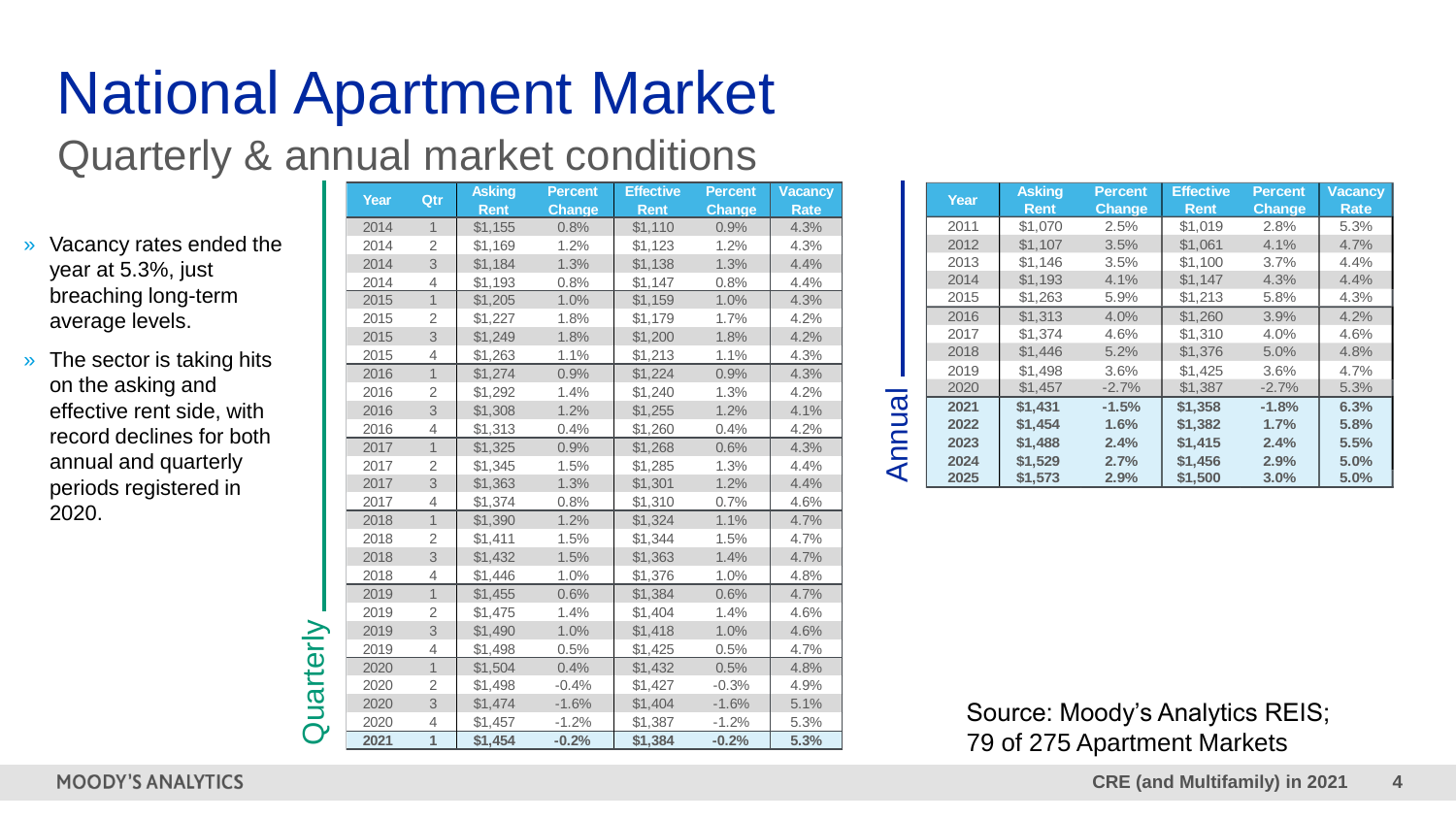# National Office Market

#### Quarterly & annual market conditions

- » Office vacancies rose by 100 basis points in 2020, ending the fourth quarter at 17.8%.
- » Despite strengthening GDP growth projections, still a lot of uncertainty regarding the future of office space post-COVID. Expect rent declines in 2021 and a continued slide in occupancy for the next couple of years.

|           | Year<br>Qtr |                | <b>Net</b>        | <b>Asking</b> | <b>Percent</b> | <b>Effective</b> | <b>Percent</b> | <b>Vacancy</b> |
|-----------|-------------|----------------|-------------------|---------------|----------------|------------------|----------------|----------------|
|           |             |                | <b>Absorption</b> | Rent          | <b>Change</b>  | <b>Rent</b>      | <b>Change</b>  | <b>Rate</b>    |
|           | 2014        | $\mathbf{1}$   | 10.1              | \$29.54       | 0.8%           | \$23.87          | 0.8%           | 17.0%          |
|           | 2014        | 2              | 2.0               | \$29.77       | 0.8%           | \$24.06          | 0.8%           | 17.1%          |
|           | 2014        | 3              | 7.3               | \$29.92       | 0.5%           | \$24.18          | 0.5%           | 17.0%          |
|           | 2014        | $\overline{4}$ | 9.9               | \$30.24       | 1.1%           | \$24.45          | 1.1%           | 16.9%          |
|           | 2015        | $\mathbf{1}$   | 4.9               | \$30.54       | 1.0%           | \$24.70          | 1.0%           | 16.8%          |
|           | 2015        | $\overline{2}$ | 8.3               | \$30.78       | 0.8%           | \$24.90          | 0.8%           | 16.7%          |
|           | 2015        | 3              | 12.2              | \$31.01       | 0.7%           | \$25.10          | 0.8%           | 16.6%          |
|           | 2015        | $\overline{4}$ | 12.7              | \$31.28       | 0.9%           | \$25.32          | 0.9%           | 16.5%          |
|           | 2016        | $\mathbf{1}$   | 8.2               | \$31.57       | 0.9%           | \$25.58          | 1.0%           | 16.4%          |
|           | 2016        | 2              | 5.1               | \$31.76       | 0.6%           | \$25.74          | 0.6%           | 16.4%          |
|           | 2016        | 3              | 2.9               | \$31.89       | 0.4%           | \$25.85          | 0.4%           | 16.4%          |
|           | 2016        | $\overline{4}$ | 12.9              | \$32.00       | 0.3%           | \$25.95          | 0.4%           | 16.3%          |
|           | 2017        | $\overline{1}$ | 5.7               | \$32.16       | 0.5%           | \$26.08          | 0.5%           | 16.3%          |
|           | 2017        | 2              | 4.9               | \$32.26       | 0.3%           | \$26.16          | 0.3%           | 16.4%          |
|           | 2017        | 3              | 5.6               | \$32.38       | 0.4%           | \$26.26          | 0.4%           | 16.4%          |
| uarterly  | 2017        | $\overline{4}$ | 7.7               | \$32.57       | 0.6%           | \$26.42          | 0.6%           | 16.4%          |
|           | 2018        | $\mathbf{1}$   | 6.2               | \$32.85       | 0.9%           | \$26.65          | 0.9%           | 16.5%          |
|           | 2018        | $\overline{2}$ | 2.8               | \$33.08       | 0.7%           | \$26.84          | 0.7%           | 16.6%          |
|           | 2018        | 3              | 5.2               | \$33.22       | 0.4%           | \$26.95          | 0.4%           | 16.7%          |
|           | 2018        | $\overline{4}$ | 9.6               | \$33.45       | 0.7%           | \$27.14          | 0.7%           | 16.7%          |
|           | 2019        | $\mathbf{1}$   | 5.1               | \$33.59       | 0.4%           | \$27.27          | 0.5%           | 16.7%          |
|           | 2019        | 2              | 5.3               | \$33.87       | 0.8%           | \$27.50          | 0.8%           | 16.8%          |
|           | 2019        | 3              | 10.0              | \$34.14       | 0.8%           | \$27.72          | 0.8%           | 16.8%          |
|           | 2019        | $\overline{4}$ | 15.2              | \$34.35       | 0.6%           | \$27.90          | 0.6%           | 16.8%          |
|           | 2020        | $\mathbf{1}$   | 0.0               | \$34.49       | 0.4%           | \$28.02          | 0.4%           | 17.0%          |
|           | 2020        | $\overline{2}$ | 3.1               | \$34.48       | 0.0%           | \$27.93          | $-0.3%$        | 17.1%          |
|           | 2020        | 3              | $-4.5$            | \$34.54       | 0.2%           | \$27.88          | $-0.2%$        | 17.4%          |
| $\bigcap$ | 2020        | $\overline{4}$ | $-7.8$            | \$34.51       | $-0.1%$        | \$27.73          | $-0.5%$        | 17.8%          |
|           | 2021        | $\overline{1}$ | $-15.8$           | \$34.40       | $-0.3%$        | \$27.51          | $-0.8%$        | 18.2%          |

|                                                                | Year | <b>Net</b>        | <b>Asking</b> | <b>Percent</b> | <b>Effective</b> | <b>Percent</b> | <b>Vacancy</b> |
|----------------------------------------------------------------|------|-------------------|---------------|----------------|------------------|----------------|----------------|
|                                                                |      | <b>Absorption</b> | <b>Rent</b>   | <b>Change</b>  | <b>Rent</b>      | <b>Change</b>  | <b>Rate</b>    |
|                                                                | 2011 | 17.7              | \$28.02       | 1.7%           | \$22.58          | 2.2%           | 17.4%          |
|                                                                | 2012 | 15.5              | \$28.60       | 2.1%           | \$23.09          | 2.3%           | 17.2%          |
|                                                                | 2013 | 25.1              | \$29.32       | 2.5%           | \$23.69          | 2.6%           | 17.0%          |
|                                                                | 2014 | 29.3              | \$30.24       | 3.1%           | \$24.45          | 3.2%           | 16.9%          |
|                                                                | 2015 | 38.0              | \$31.28       | 3.4%           | \$25.32          | 3.6%           | 16.5%          |
|                                                                | 2016 | 29.1              | \$32.00       | 2.3%           | \$25.95          | 2.5%           | 16.3%          |
|                                                                | 2017 | 23.9              | \$32.57       | 1.8%           | \$26.42          | 1.8%           | 16.4%          |
|                                                                | 2018 | 23.8              | \$33.45       | 2.7%           | \$27.14          | 2.7%           | 16.7%          |
|                                                                | 2019 | 35.4              | \$34.35       | 2.7%           | \$27.90          | 2.8%           | 16.8%          |
|                                                                | 2020 | $-9.2$            | \$34.51       | 0.5%           | \$27.73          | $-0.6%$        | 17.8%          |
| $\boldsymbol{\sigma}$<br>$\overline{\phantom{0}}$<br><b>NU</b> | 2021 | $-26.6$           | \$32.77       | $-4.9%$        | \$25.62          | $-7.5%$        | 19.4%          |
|                                                                | 2022 | 23.7              | \$32.85       | 0.2%           | \$25.72          | 0.4%           | 19.5%          |
|                                                                | 2023 | 17.2              | \$33,38       | 1.6%           | \$26.24          | 2.0%           | 19.6%          |
|                                                                | 2024 | 46.7              | \$33.96       | 1.7%           | \$26.89          | 2.5%           | 19.0%          |
|                                                                | 2025 | 44.6              | \$34.59       | 1.9%           | \$27.58          | 2.6%           | 18.5%          |

Source: Moody's Analytics REIS; 79 of 190 Office Markets

Net absorption figures are in millions of square feet.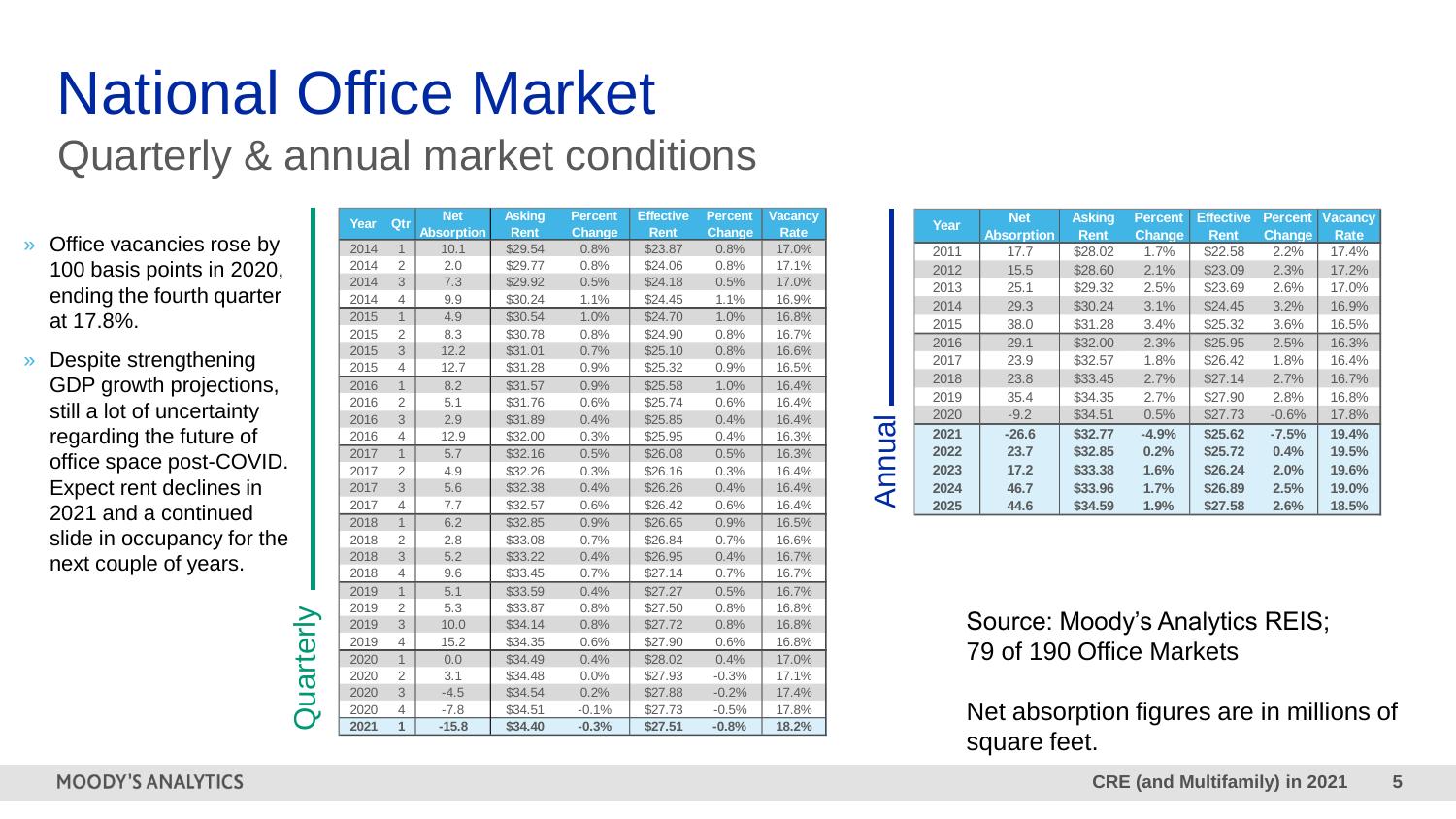#### But Why Hasn't the Other Shoe Dropped? The evolution of the office sector will take time

The majority of office lease terms are greater than eight years Distribution lease terms for US offices of 10,000 SF or more



Sources: Moody's Investor Service, Moody's Analytics, Compstak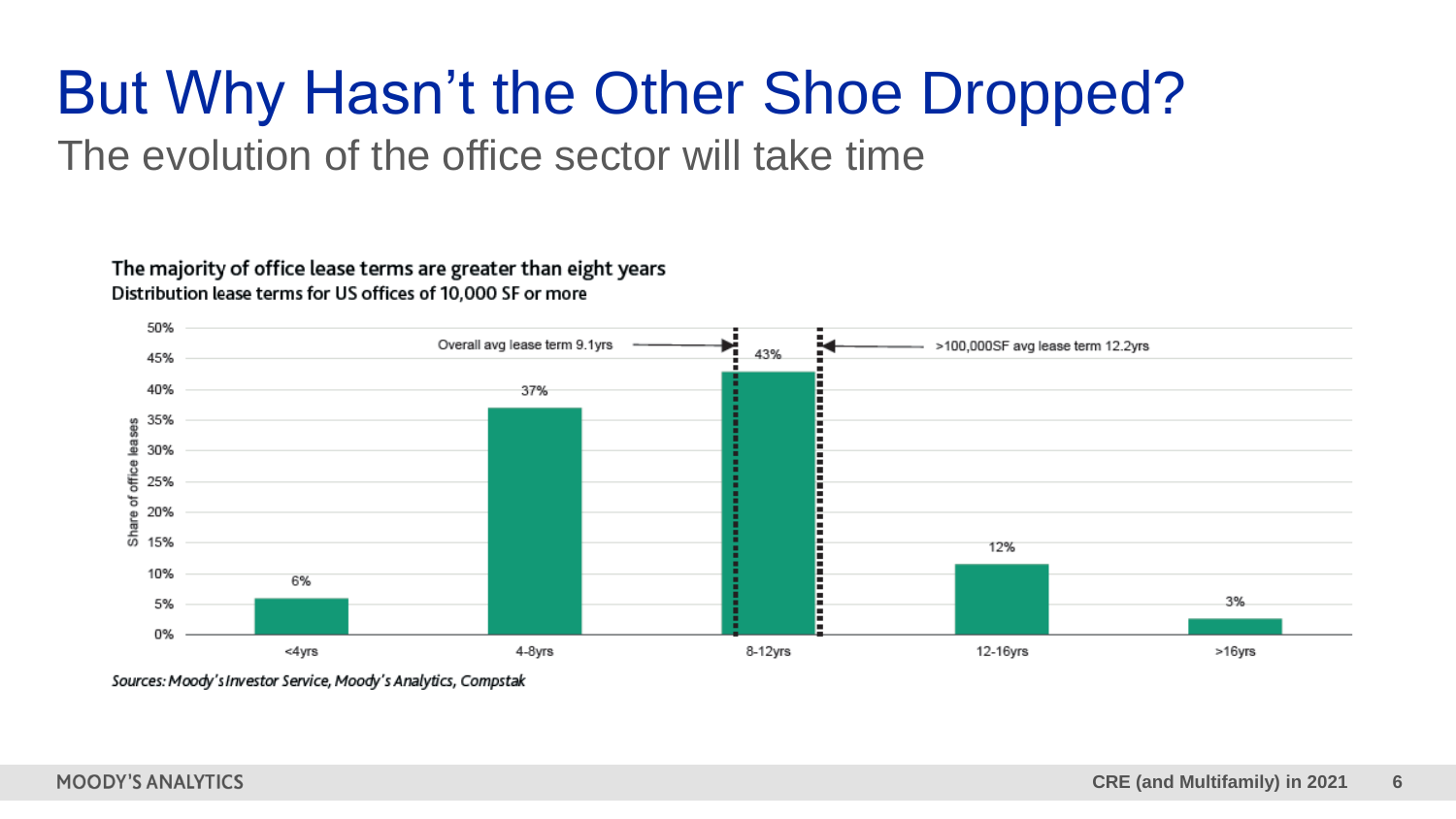# How Much Time, Exactly?

#### Office leases expire slowly over many years Quarterly share of office leases expiring in the six major markets\*



\*The six markets in this chart are New York, San Francisco, Chicago, Boston, Los Angeles, and Washington DC. Sources: Moody's Investor Service, Moody's Analytics, Compstak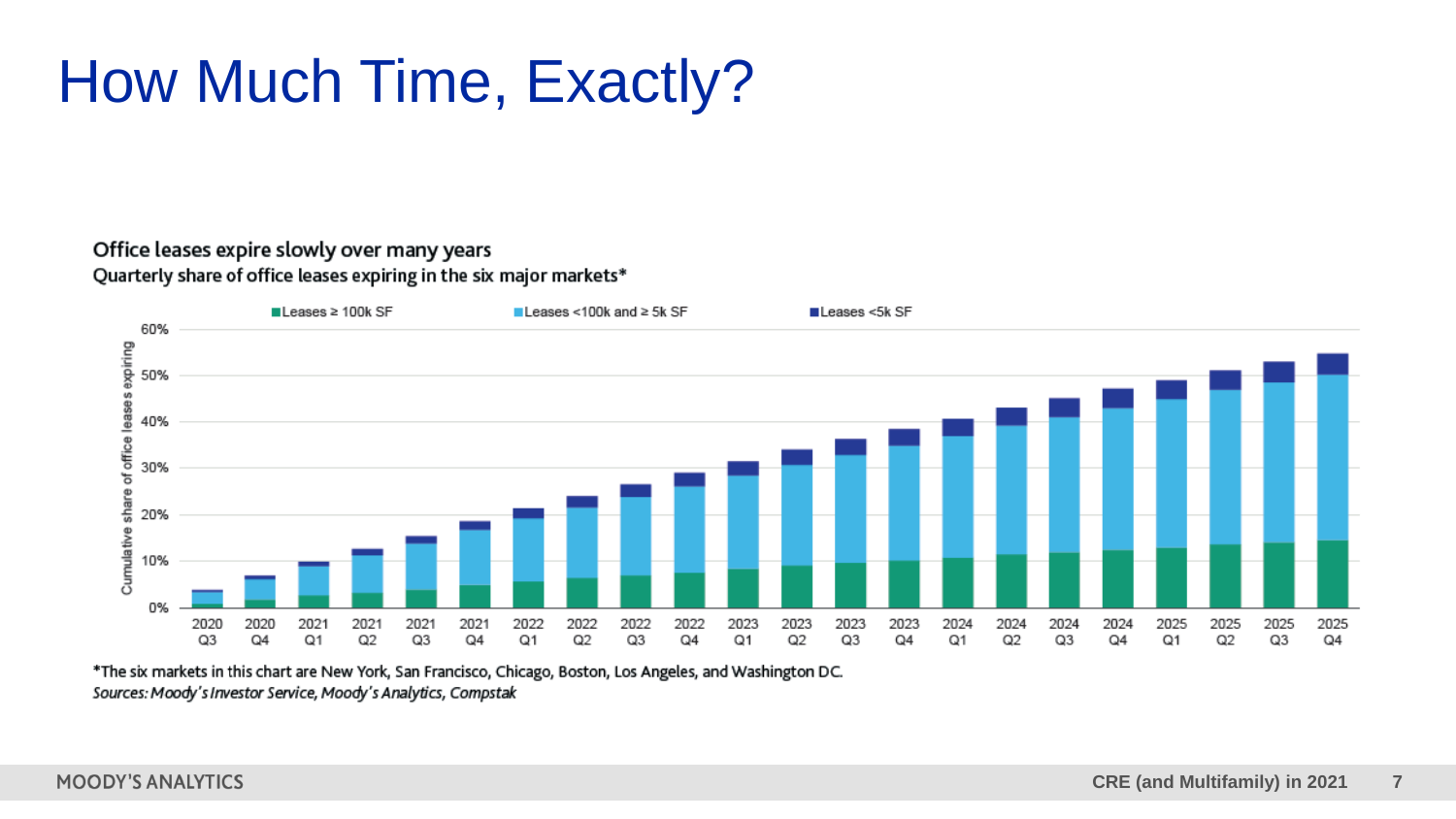# Industrial: Holding Steady in the Fourth Quarter

- » Flex/R&D vacancies *down* by 10 basis points in the fourth quarter to 10.2%.
- » Effective rents rose by 0.5% in the fourth quarter.



» Warehouse/distribution vacancies *down* by 10 basis points in the fourth quarter to 10.5% - despite close to 140 million SF of new space delivered in 2020.

**»** Effective rents rose by 0.6% in the quarter.

#### Source: Moody's Analytics REIS







Flex/R&D

**Narehouse/**<br>Distribution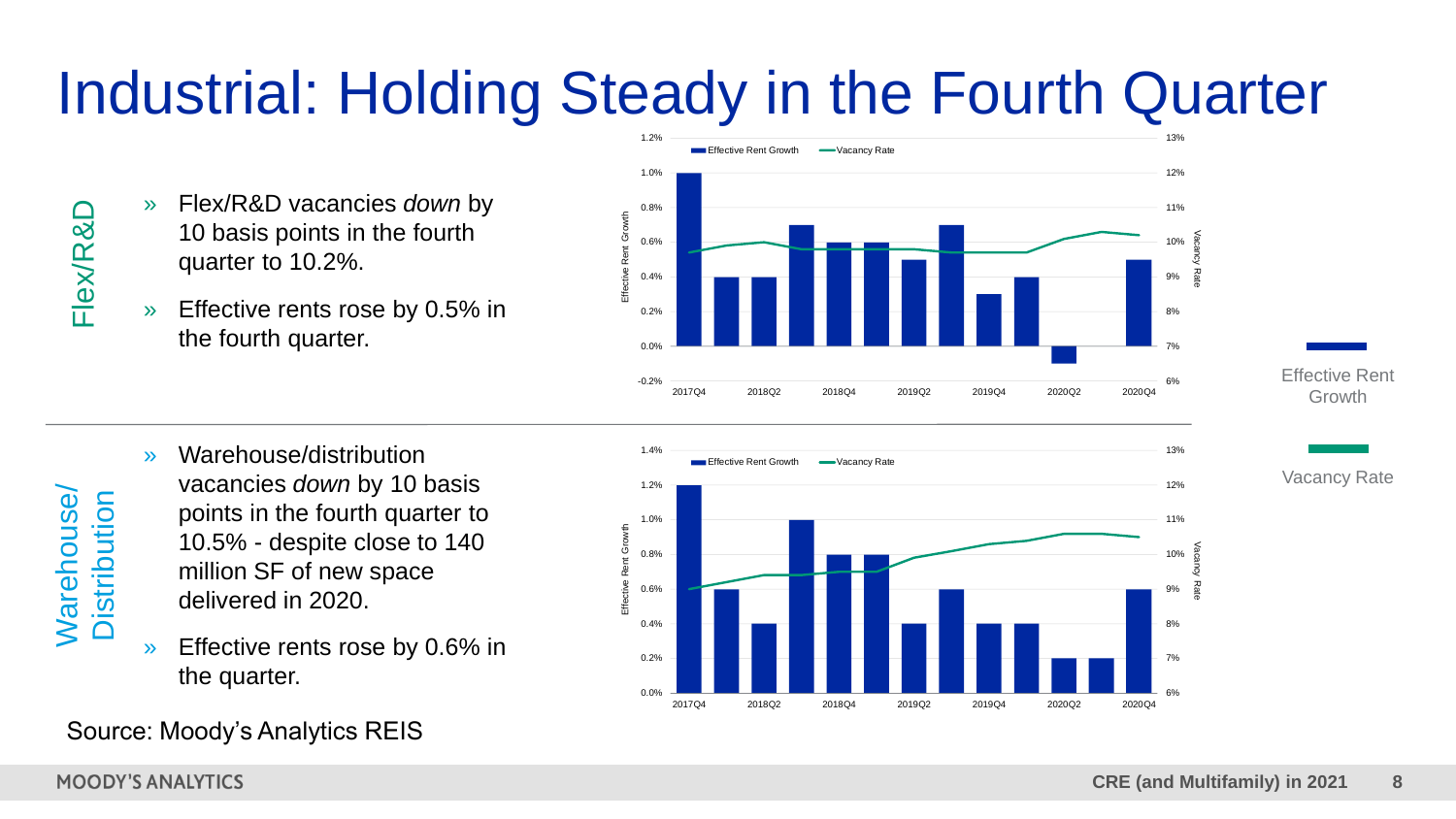## The Transition to E-Commerce

Will the pendulum swing back fully?

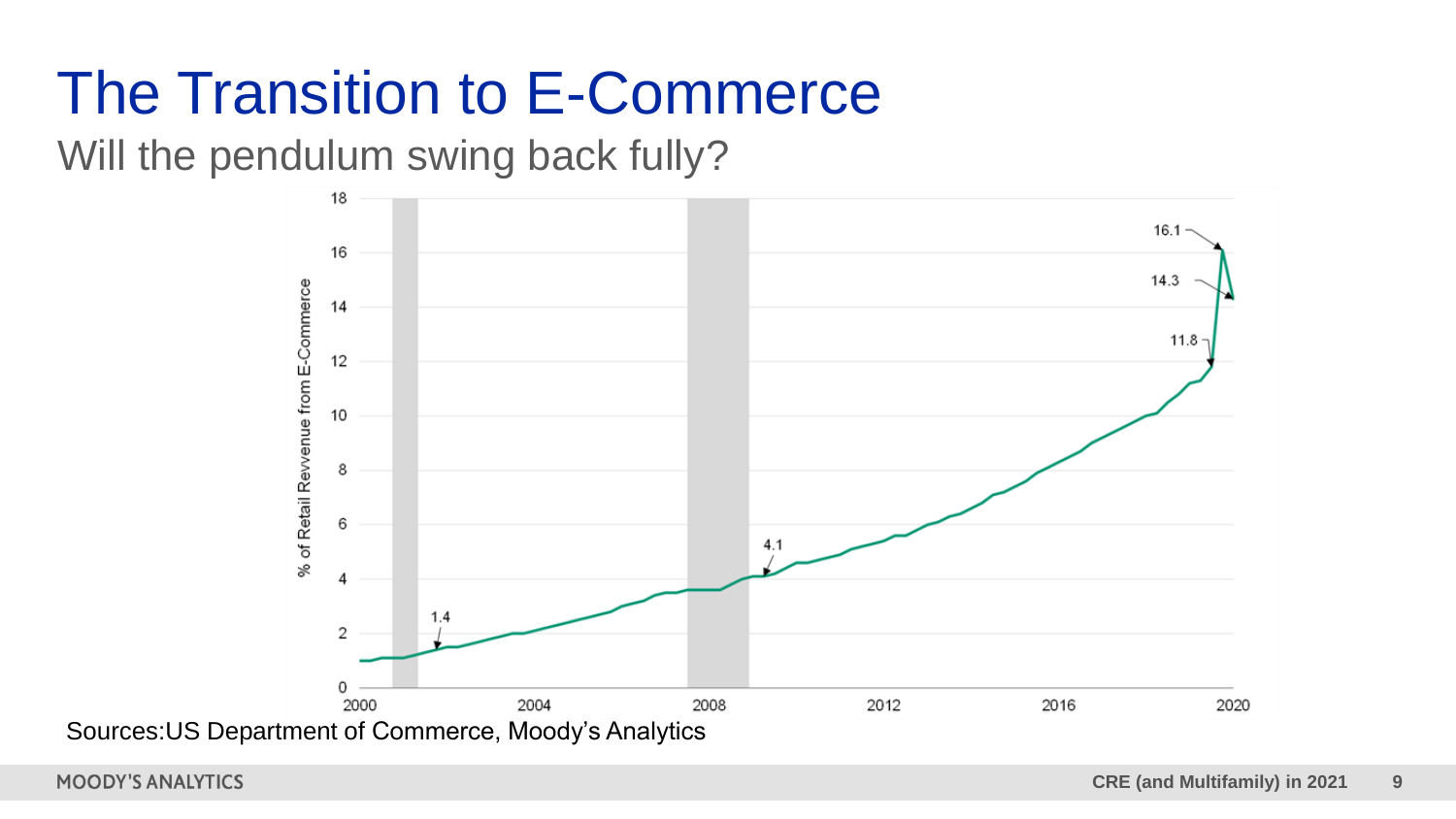# The Reality of Retail Repurposing

How much fallow retail space do industrial developers really want?

- » Retail conversions to logistics could amount to 5-10 million SF per year, which represents:
- » < 5% of Last Touch facilities
- » < 1% of existing logistics real estate facilities
- » < 2% of typical annual logistics real estate new construction deliveries
- » < 10% of the logistics space needed to meet projected incremental demand due to an acceleration of structural trends related to COVID-19.

Sources:Prologis,Moody's Analytics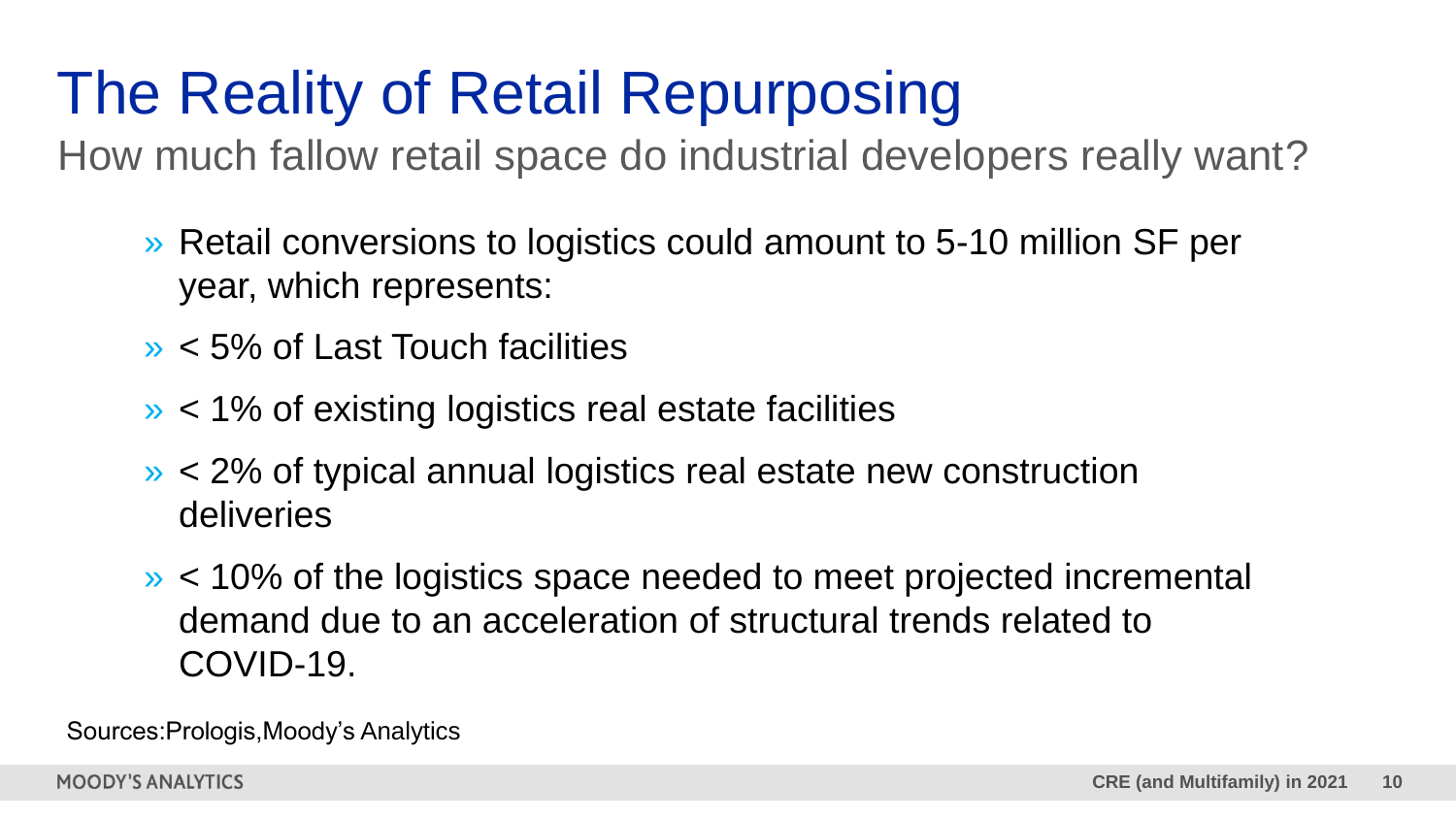

### CRE Pricing and Transaction **Markets**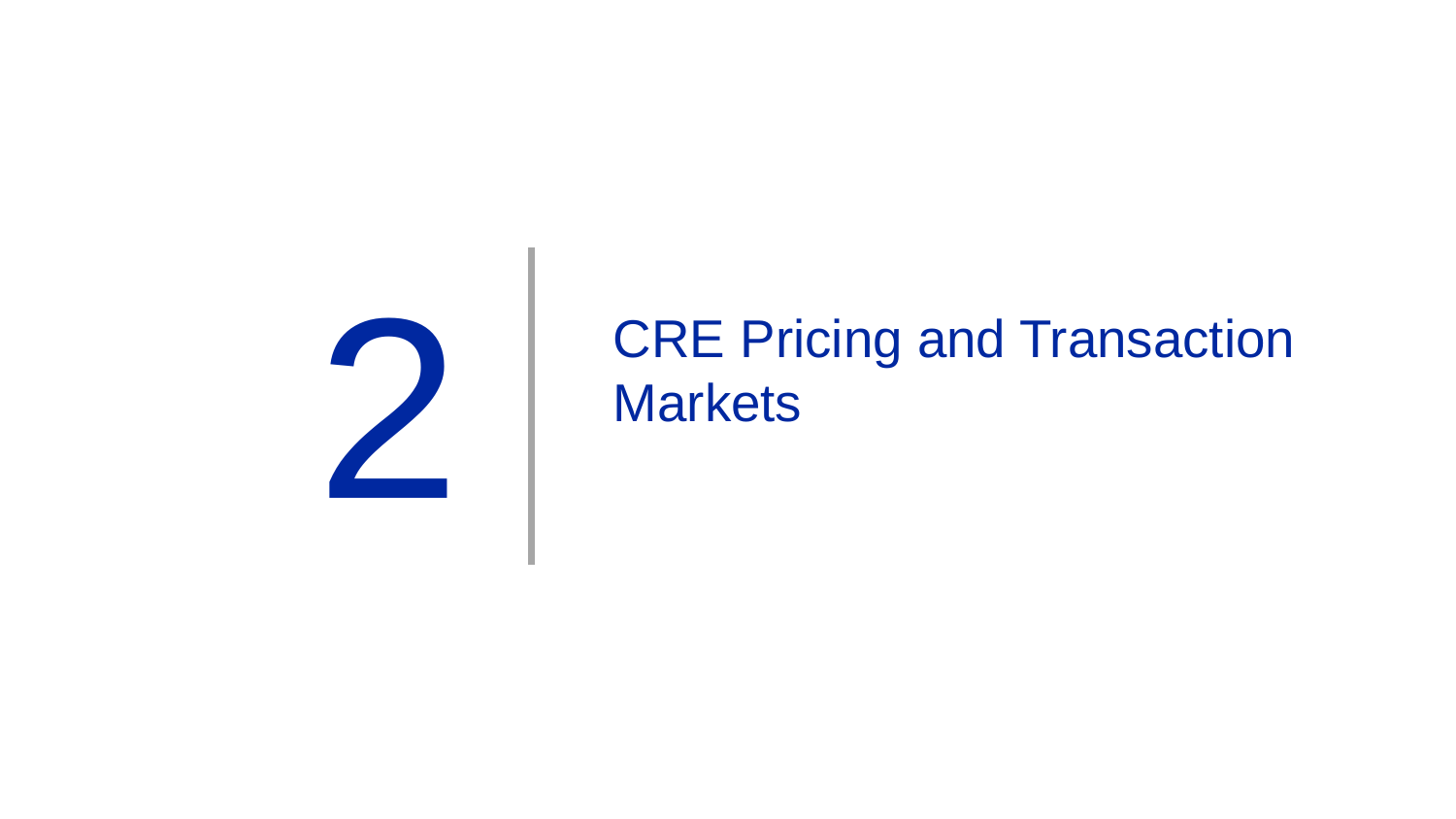# Transaction Activity Throughout 2020

Compare and contrast this with 2008-2009

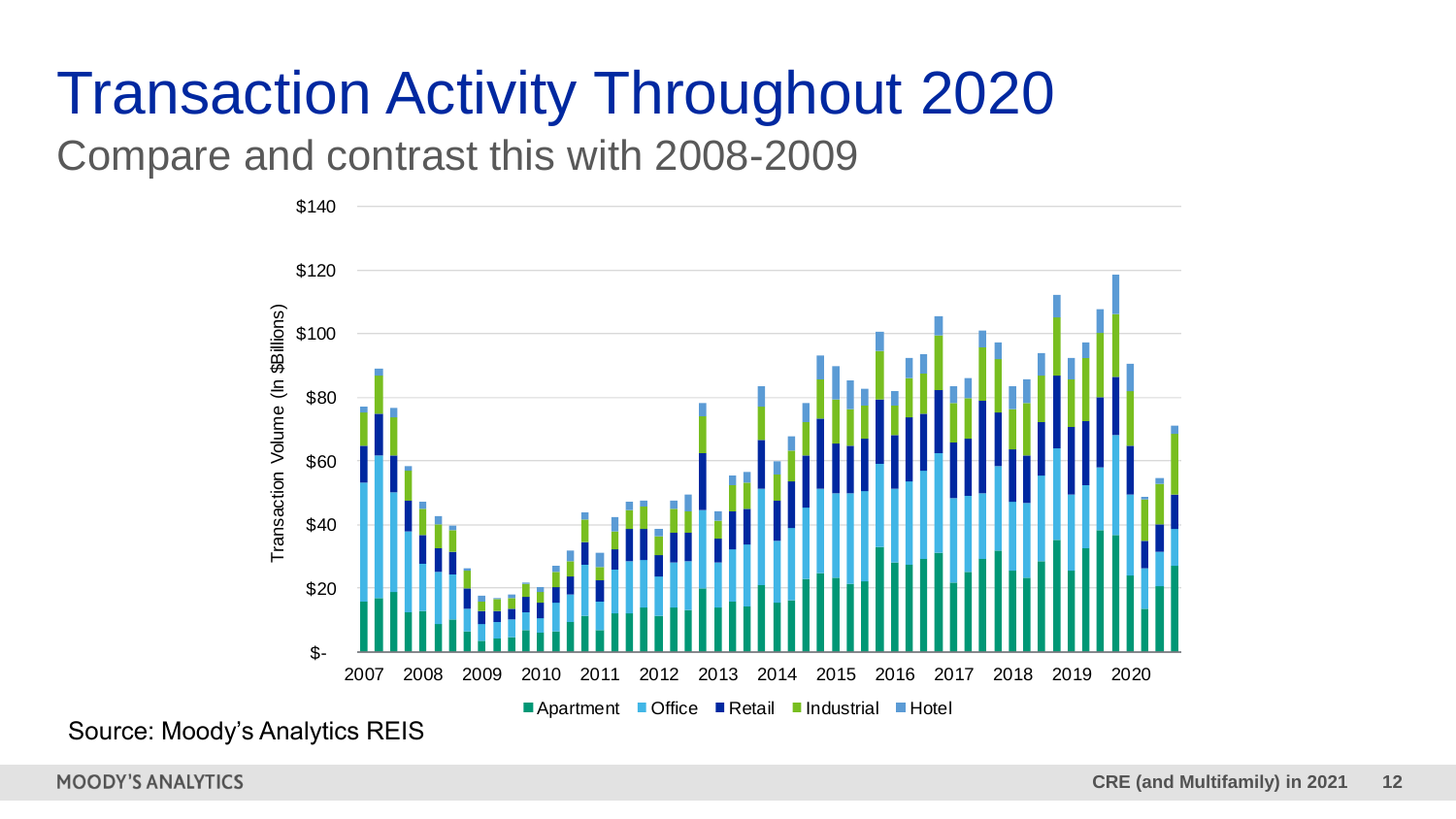### Cap Rate Forecasts

Implied peak-to-trough declines significantly lower

- » Cap rate increases are still forecasted for 2021 through 2022, but at a trajectory much less steeper than before. Price declines are therefore expected to be much less severe.
- » Peak-to-trough declines for industrial (5%) and multifamily (6.4%) still reflect relative resilience versus office (12.6%) and retail (16.5%) – the latter two being subject to medium- to long-term evolutionary risk.



Source: Moody's Analytics REIS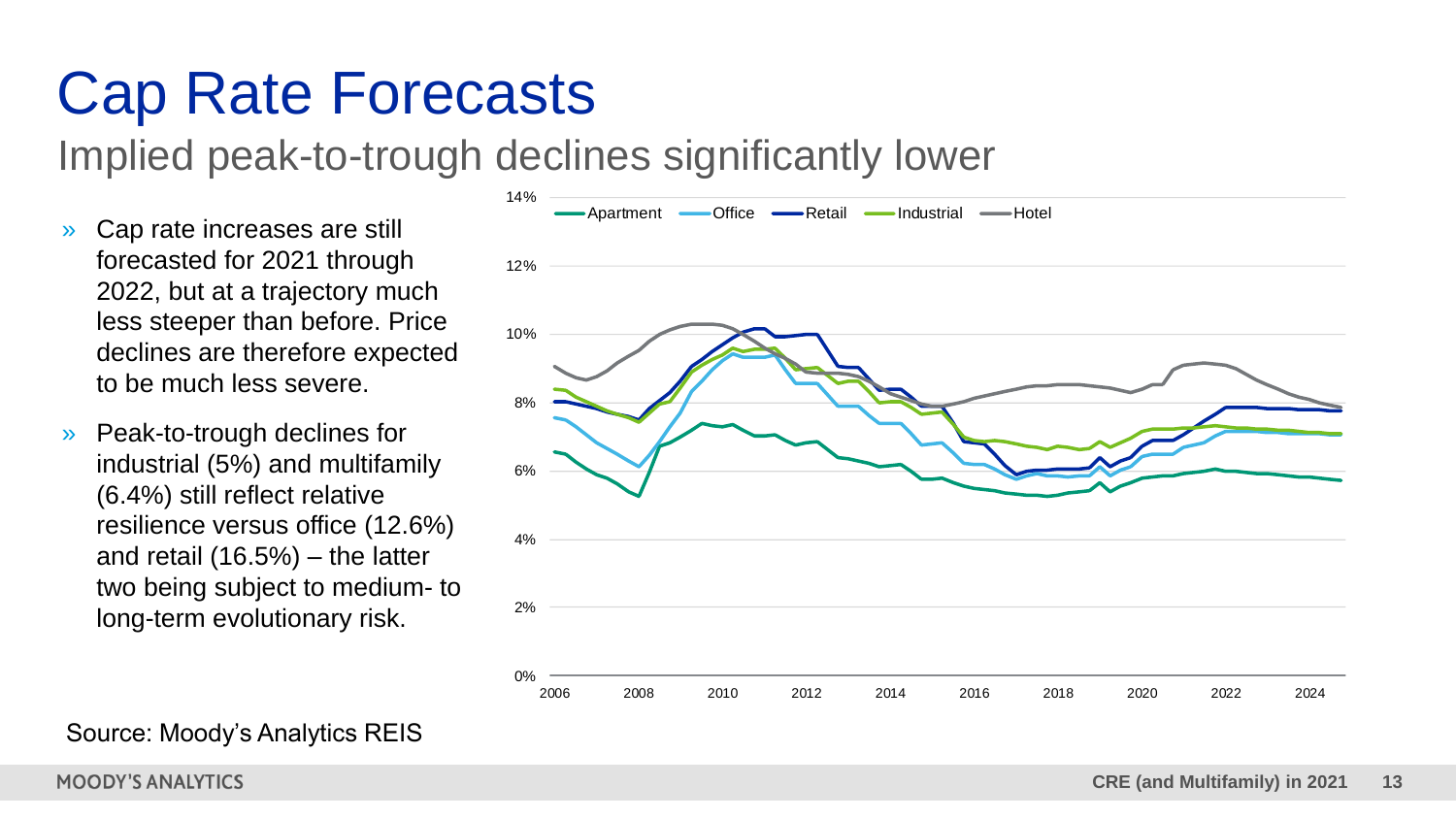

### Explaining the Wedge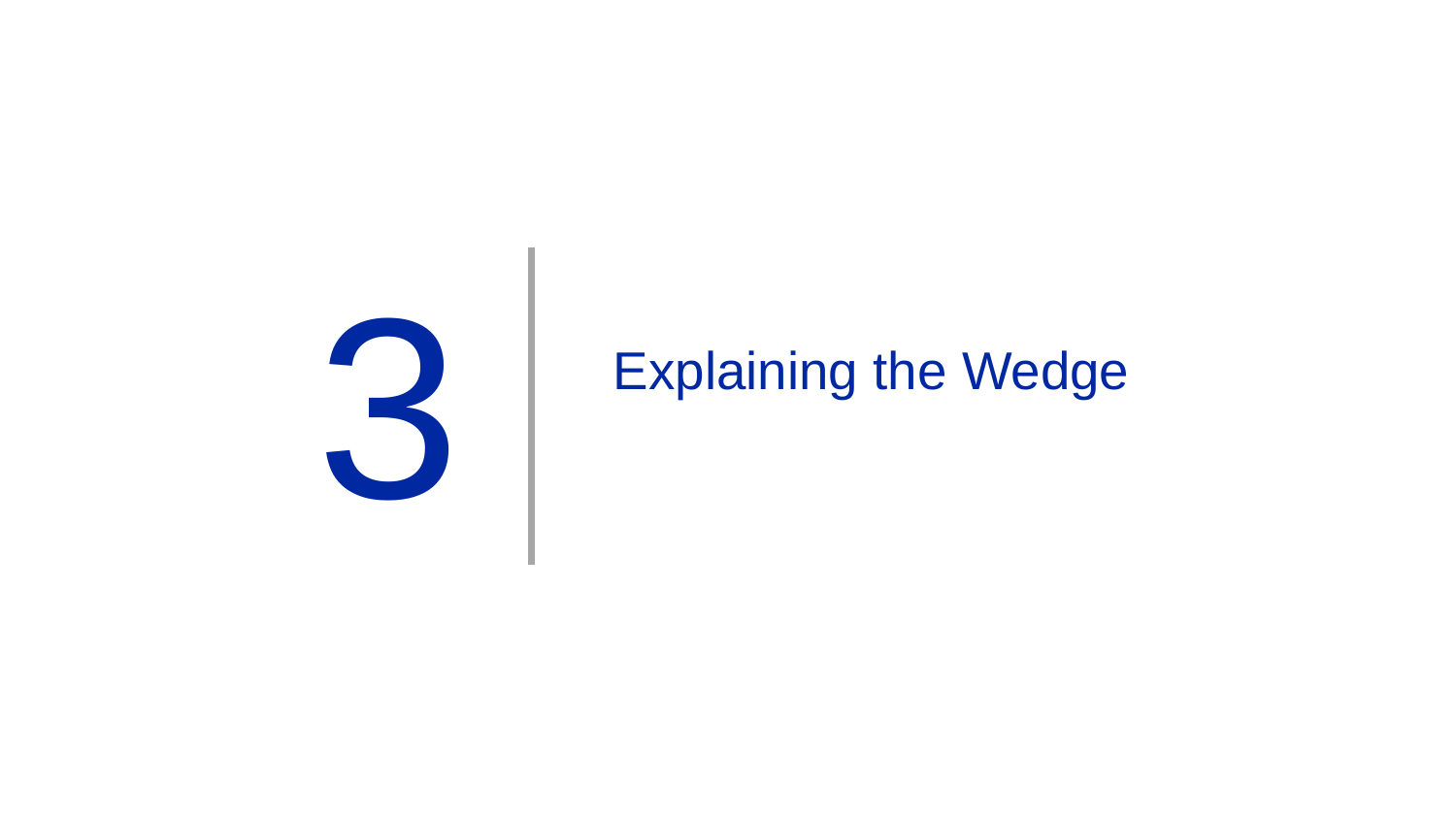#### Historical trends in DSCR, 2000-2019 You Were Well Behaved: Part 1



#### Source: Moody's Analytics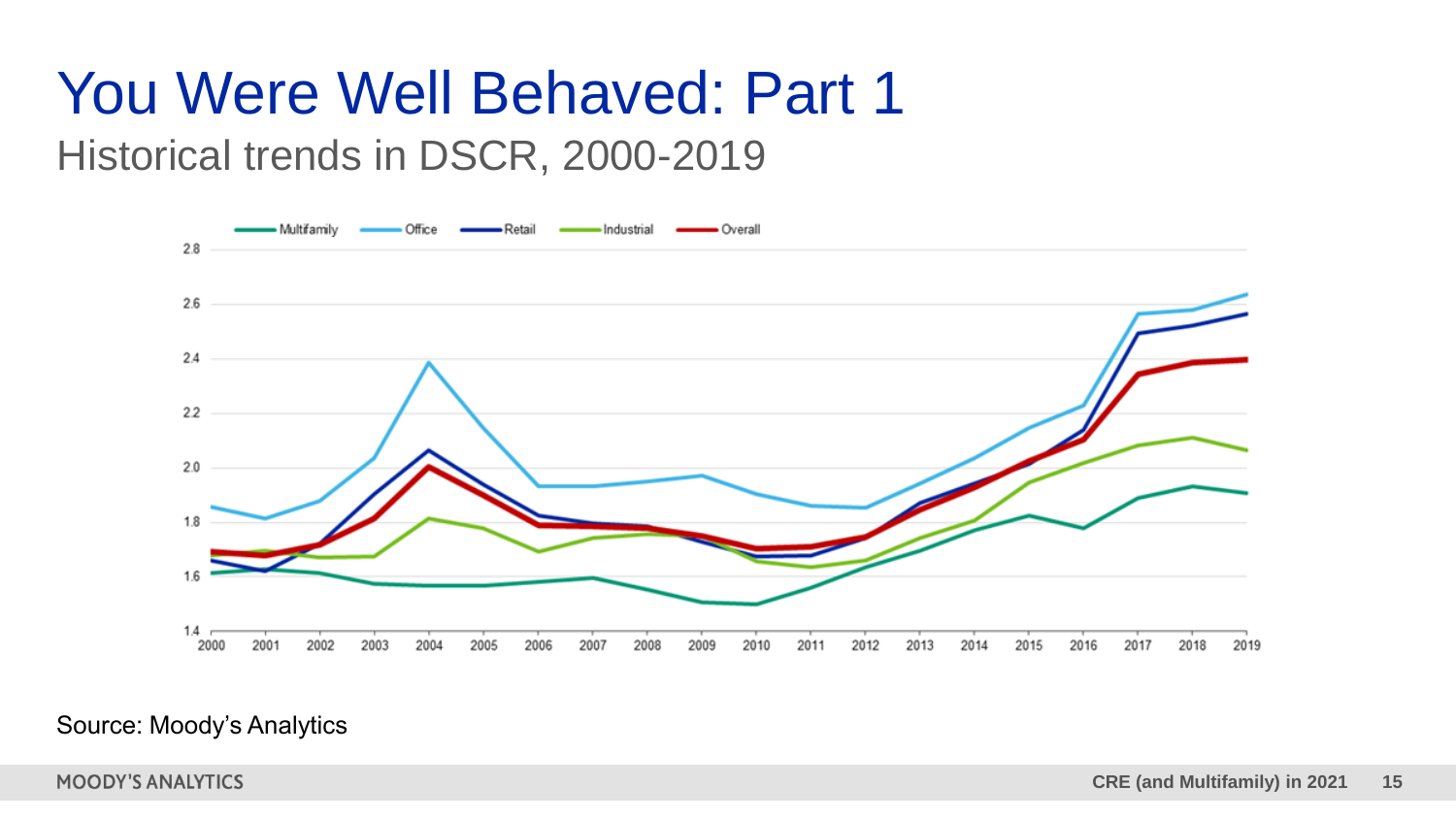#### Historical trends in LTV, 2000-2019 You Were Well Behaved: Part 2



#### Source: Moody's Analytics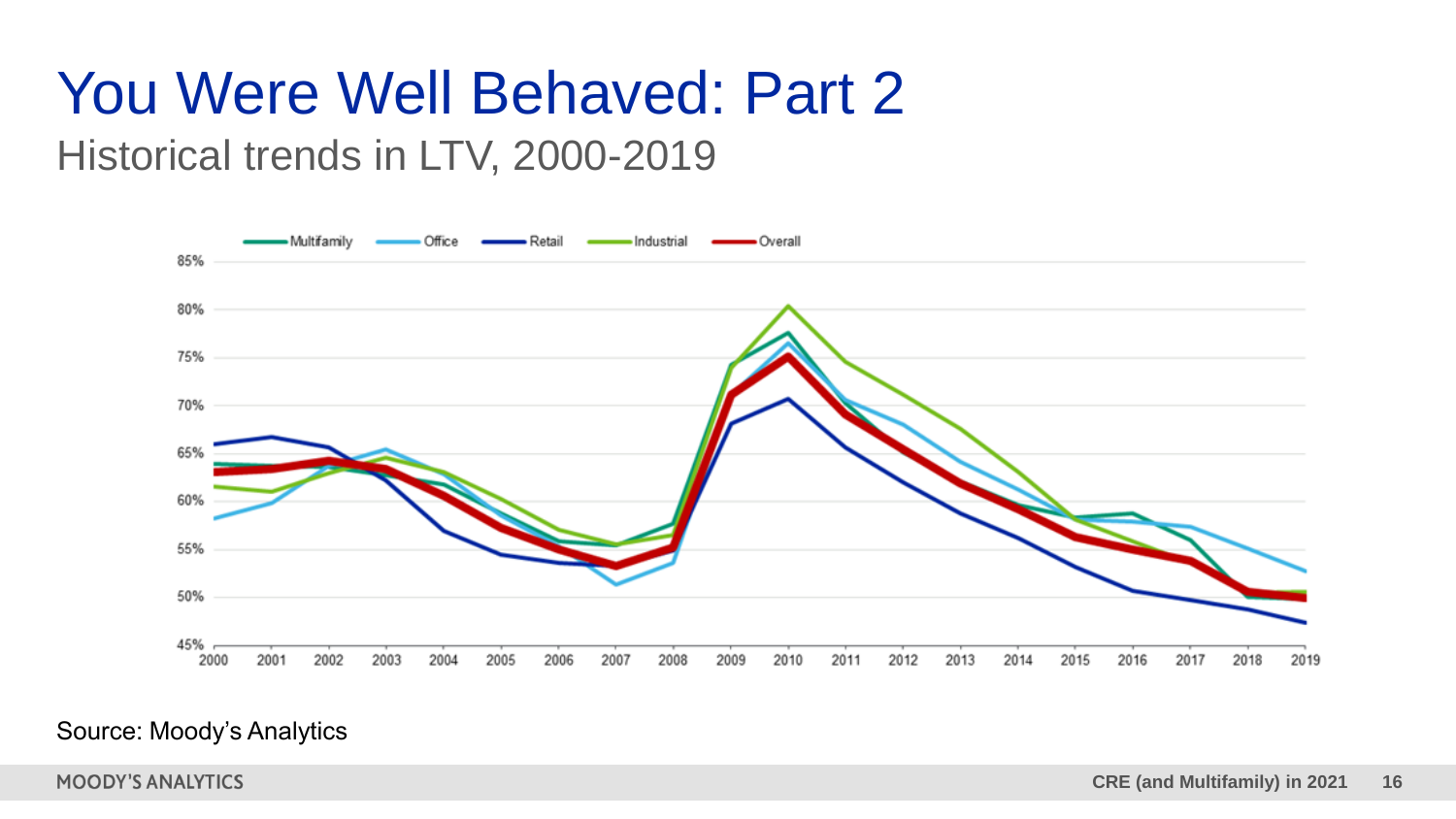

#### **Contact Us:**

**Victor Calanog, PhD** Head of CRE Economics Moody's Analytics [Victor.Calanog@moodys.com](mailto:Victor.Calanog@moodys.com)

**Robby Holditch Director** Moody's Analytics [Robby.Holditch@moodys.com](mailto:Robby.Holditch@moodys.com)

**John Toohig** Head of Whole Loan Trading Raymond James [John.Toohig@RaymondJames.com](mailto:John.Toohig@RaymondJames.com)